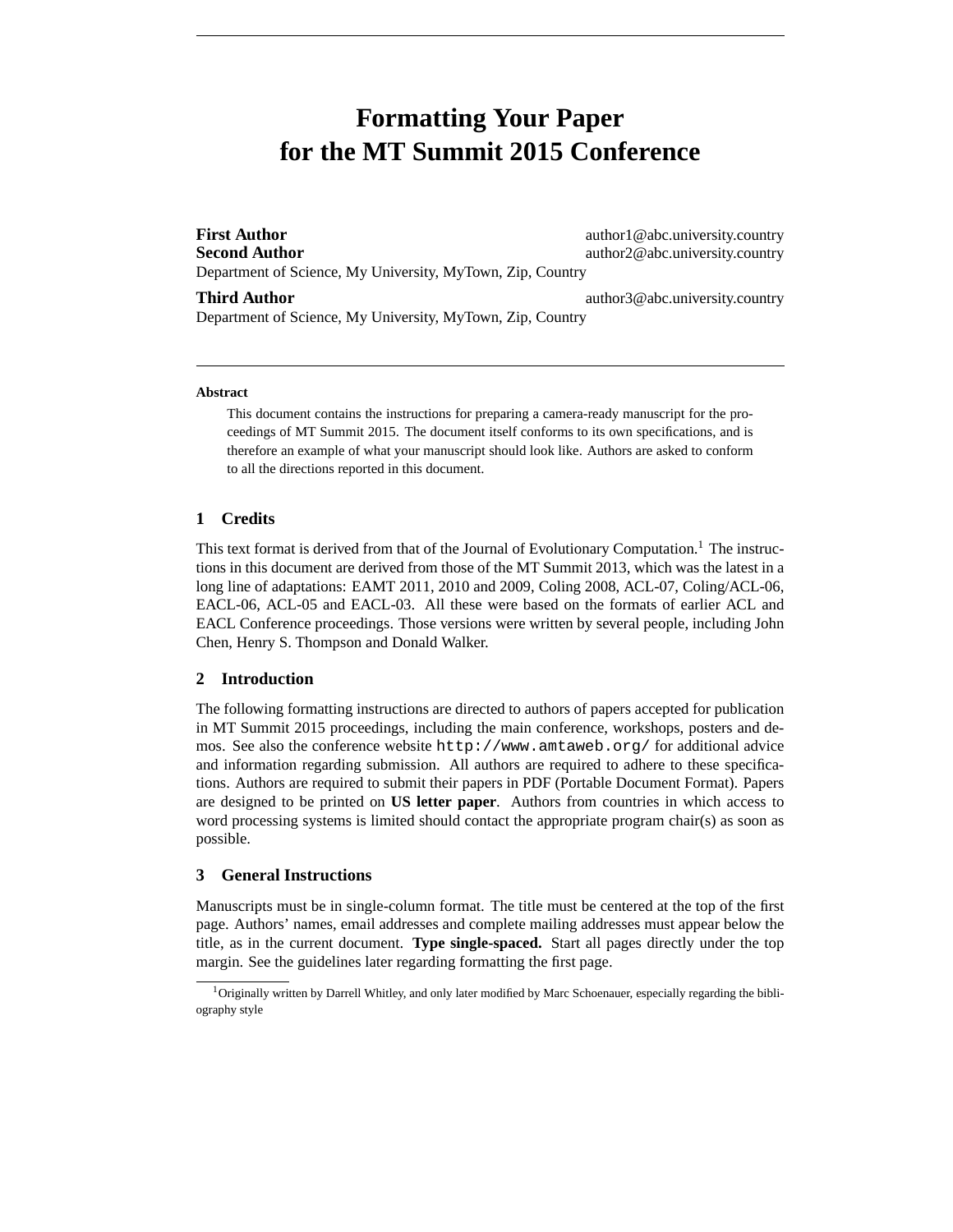Unless otherwise specified, the maximum length of a manuscript is 12 (twelve) pages, plus 2 (two) pages for references (see Section 4 for additional information on the maximum number of pages).

#### **3.1 Electronically-available resources**

This description is provided in LATEX2e (mtsummit2015.tex) along with the LATEX2e style file used to format it (mtsummit2015.sty) and bibliography (BIBTEX) example file (mtsummit2015.bib); and in PDF format (mtsummit2015.pdf). These files are all available at http://www.amtaweb.org/. There is also a Microsoft Word document template (mtsummit2015.dot) available at the same URL. We strongly recommend the use of these style files, which have been appropriately tailored for the MT Summit 2015 proceedings.

#### **3.2 Format of Electronic Manuscript**

For the production of the electronic manuscript you must use Adobe's Portable Document Format (PDF). This format can be generated directly from LATEX source files, using program pdfLATEX, or it can be generated from postscript files. On Unix systems, you can use ps2pdf for this purpose. Recent versions of Microsoft Windows can produce PDF directly (File>Save As>Save As Type: PDF). Otherwise, you can use Adobe's Distiller or GSview (File>Convert>pdfwrite); if you have *cygwin* installed, you can use *ps2pdf*. Note that some word processing programs generate PDF which may not include all the necessary fonts (esp. tree diagrams, symbols). When you print or create the PDF file, there is usually an option in your printer setup to include none, all or just non-standard fonts. Please make sure that you select the option of including ALL the fonts. *Before sending it, test your PDF by printing it from a computer different from the one where it was created.* Moreover, some word processors may generate very large postscript / PDF files, where each page is rendered as an image. Such images may reproduce poorly. In this case, try alternative ways to obtain the postscript and / or PDF. One way on some systems is to install a driver for a postscript printer, send your document to the printer specifying "Output to a file", then convert the file to PDF.

It is important to specify the **US Letter format** (21.6 cm x 27.9 cm) / (8.5 in x 11 in) when formatting the paper. When working with  $dvips$ , for instance, one should specify  $-t$ letter.

Print-outs of the PDF file on US Letter paper should look like the present document, which conforms to the formatting requirements. *Note that in order for your paper to print correctly, you should disable centering and scale-to-fit options on your printer.* If you cannot meet the above requirements about the production of your camera-ready paper, please contact the program chairs as soon as possible.

#### **3.3 Layout**

Format manuscripts in a single column, in the manner these instructions are formatted. The exact dimensions for a page on US letter paper are:

- Left margin:  $4.45$  cm  $(1.75 \text{ in})$
- Right margin:  $3.8 \text{ cm}$  (1.5 in)
- Top margin:  $3.8 \text{ cm } (1.5 \text{ in})$
- Bottom margin: 3.2 cm (1.25 in)
- Text width:  $13.3 \text{ cm}$  (5.25 in)
- Text height:  $21.0 \text{ cm}$  (8.25 in)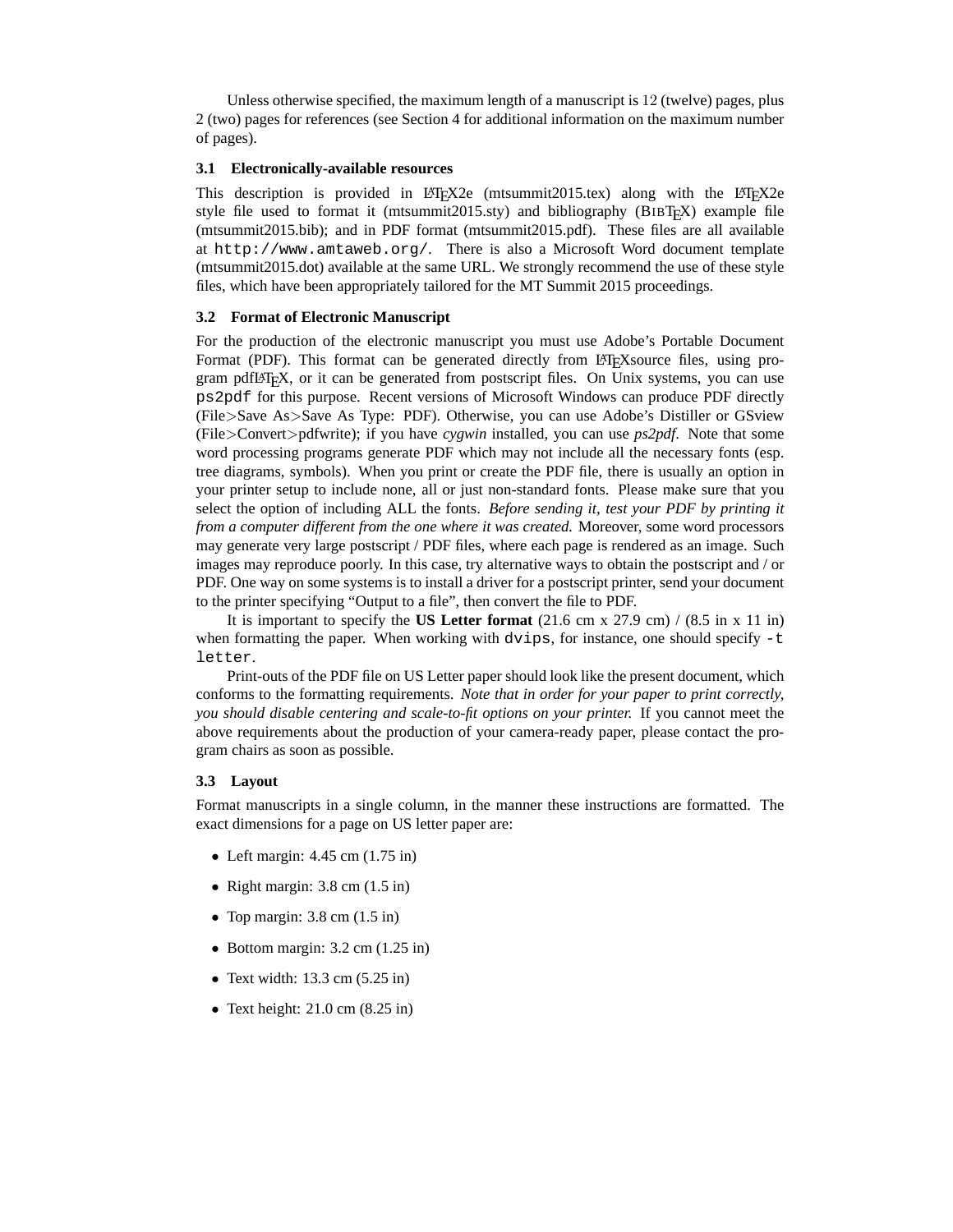Pages should not be numbered. In LaTeX, this can be achieved by inserting

```
\pagestyle{empty}
```
after the \maketitle command.

#### **3.4 Fonts**

For uniformity, Adobe's **Times Roman** font should be used. In LATEX2e this is accomplished by putting

```
\usepackage{times}
\usepackage{latexsym}
```
in the preamble. If Times Roman is unavailable, use **Computer Modern Roman** (L<sup>2</sup>T<sub>E</sub>X2e's default). Note that the latter is about 10% less dense than Adobe's Times Roman font.

#### **3.5 The First Page**

Draw a horizontal line the full width of the text above the title, and another one below the authors' names and affiliations. Center the title across the top of the page. Authors' names appear under the title, one per line, with the author name in boldface, flush to the left and corresponding email flush to the right. Affiliations and mail addresses appear under each corresponding author name, flush to the left. Do not use footnotes for affiliations. Do not include the paper ID number assigned during the submission process. Use the single-column format throughout the text.

**Title**: Place the title centered at the top of the first page, in a 18-point bold font. Long titles should be typed on two lines without a blank line intervening. Approximately, put the title at 3.8 cm (1.5 in) from the top of the page, followed by a blank line, then the authors' names in 11-point bold font, and the affiliations in 11-point regular font on the following line. Do not use only initials for given names (middle initials are allowed). Avoid capitalizing last names. The affiliation should contain the author's complete address, and if possible an electronic mail address. Leave about 1 cm (0.4 in) between the affiliation and the body of the first page.

**Abstract**: Type the abstract at the beginning of the first column. The width of the abstract text should be smaller than the width of the columns for the text in the body of the paper by about 1 cm (0.4 in) on each side. The word **Abstract** should be in 9-point bold font above the body of the abstract, which should be in 9-point font. The abstract should be a concise summary of the general thesis and conclusions of the paper. It should be no longer than 200 words.

**Text**: Begin typing the main body of the text immediately after the abstract. Use 10 point font for text. **Indent** when starting a new paragraph, except for the first paragraph following each heading.

#### **3.6 Sections**

**Headings**: Type and label section and subsection headings in the style shown on the present document. Use numbered sections (Arabic numerals) in order to facilitate cross references. Number subsections with the section number and the subsection number separated by a dot, in Arabic numerals. Do not number subsubsections. Use 9-point bold font for subsection headings and 11-point bold font for section headings.

**Citations**: Citations within the text appear in parentheses as (Smith, 1974) or, if the author's name appears in the text itself, as Smith (1974). Citations in parentheses should not be used as linguistic phrases; for example, instead of "(Smith, 1974) argues that . . . " say "Smith (1974) argues that . . . ". Treat double authors as in (Dupont and Dupond, 2015), but write as in (Pavarotti et al., 1999) when more than two authors are involved. Append lowercase letters to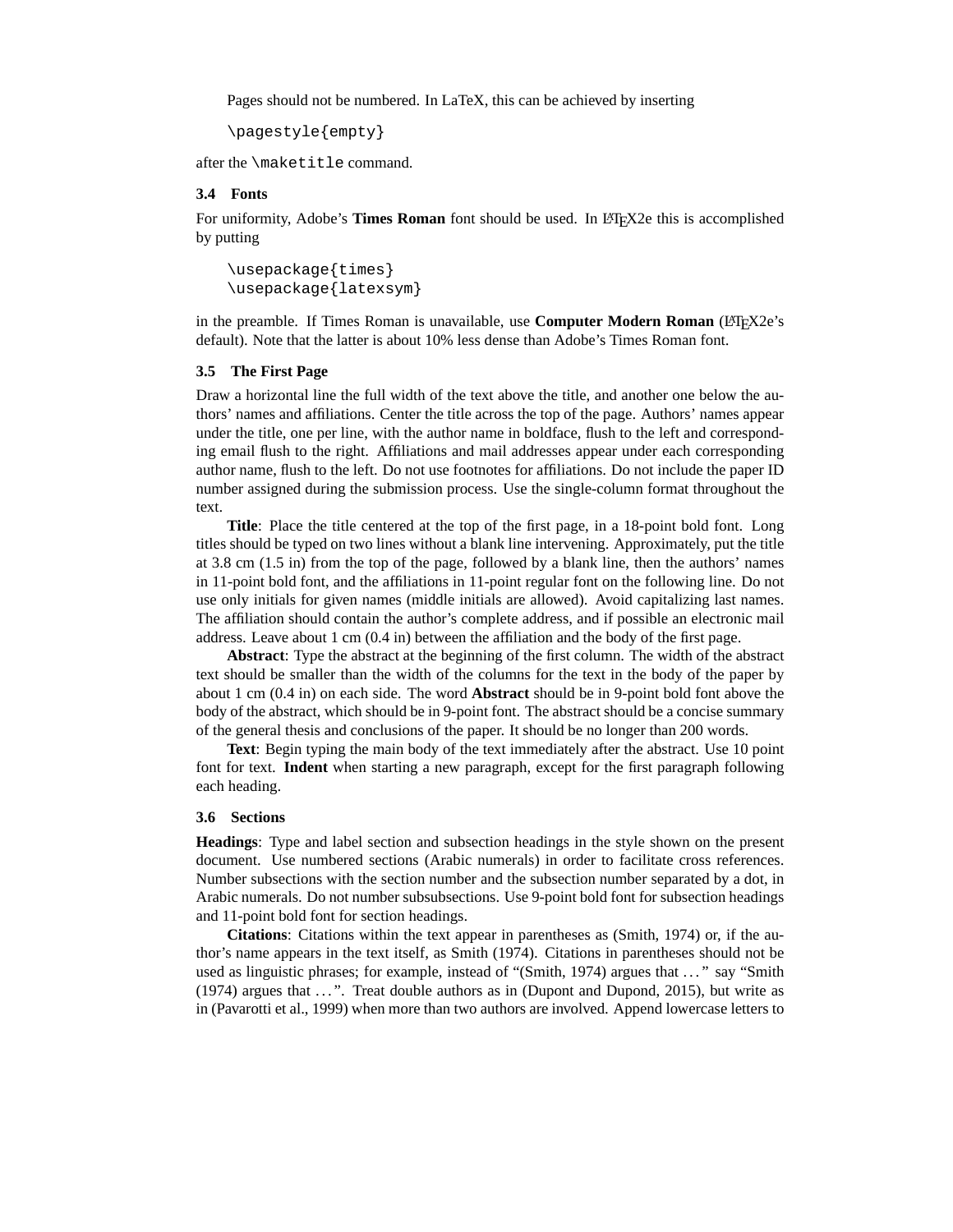the year in cases of ambiguity as in (Jones, 1986a). Collapse multiple citations in parenthesis as in (Smith, 1974; Jones, 1986a) and like this for multiple citations with the same-named author: (Smith, 1974, 1979; Jones, 1986a,b)

**References**: Gather the full set of references together under the heading **References**; place the section before any Appendices, unless they contain references. Arrange the references alphabetically by the first author's last-name, rather than by order of occurrence in the text, and invert the first-name and last-name of the first author (only). Provide as complete a citation as possible, using a consistent format, such as the one for *North American Opera*. Use of full names for authors rather than initials is preferred. Use full names for journals and conferences, not abbreviations (for example "45th Meeting of the Association for Computational Linguistics", not "ACL07").

The LATEX2e and BibTEX style files provided roughly fit the American Psychological Association format, allowing regular citations, short citations and multiple citations as described above.

**Appendices**: Appendices, if any, directly follow the text and the references (but see above). Letter them in sequence and provide an informative title: **Appendix A. Title of Appendix**.

**Acknowledgement** section should go as a last section immediately *before the references*. Do not number the acknowledgement section.

#### **3.7 Footnotes**

**Footnotes**: Put footnotes at the bottom of the page and use 9-point font. They may be numbered or referred to by asterisks or other symbols.<sup>2</sup> Footnotes should be separated from the main text by a line. $3$ 

### **3.8 Copyright**

MT Summit 2015 lets copyright stay with the authors and allows for free verbatim distribution of papers for optimal dissemination. A footer with the text

*Proceedings of The Fifteenth MT Summit Conference hosted by the Association for Machine Translation in the Americas, Miami, 30 October - 3 November, 2015. Al-Onaizan, Y., DeCamp, J., Dillinger, M., Doyon, J., Foster, G., Lavie, A. , Marciano, J. , Richardson, S., Sawaf, H. , Simard, M. eds.* °c *2015 The authors. This article is licensed under a Creative Commons 3.0 licence, no derivative works, attribution, CC-BY-ND.*

will be added to the bottom of all papers when proceedings are edited. If, for some reason, this copyright notice is not adequate for your paper, please contact the program chairs as soon as possible.

#### **3.9 Graphics**

**Illustrations**: Place figures, tables, and photographs in the paper near where they are first discussed, rather than at the end, if possible.

**Captions**: Provide a caption for every illustration; number each one sequentially in the form: "Figure 1. Caption of the Figure.", "Table 1. Caption of the Table." Type the captions of the figures and tables below the body, using 10-point text.

<sup>2</sup>This is how a footnote should appear.

<sup>&</sup>lt;sup>3</sup>Note the line separating the footnotes from the text.